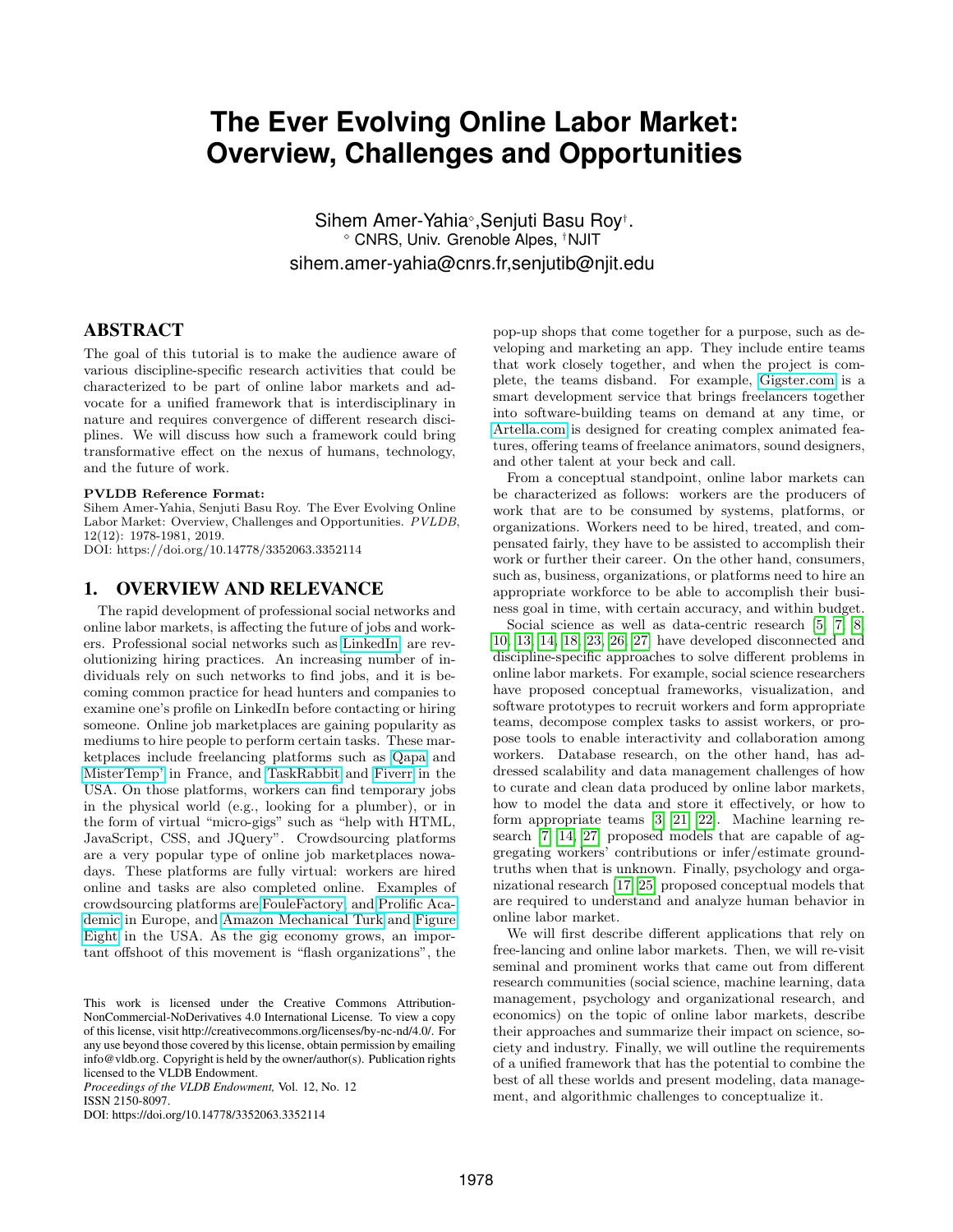# 2. SCOPE, DURATION AND STRUCTURE

The tutorial aims to gather existing work in several research areas and understand the new challenges and opportunities in the future of work, that are of interest to the data management community. It is intended for 1.5 hours and is organized into three parts:

PART I: Applications (15 minutes) In this part, we will describe different applications that tap into on-line labor markets. The applications range from free-lancing, crowdsourcing, citizen science, as well as flash organizations. We will characterize these applications by describing the nature of the type of work/business and workers, thereby highlighting the desirable properties that each must meet. In particular, we will characterize applications that are microgig/macro-gig, ones that require collaboration/could be completed independently, and ones that require machine participation or human-only.

PART II: Existing Approaches (50 minutes) This piece of the tutorial will revisit existing efforts and summarize them along three dimensions.

• Data and Problem Modeling (20mn): Online platforms are bringing transformational changes in the process of recruiting and retaining the workforce and the nature of work. Either the work is fully online (e.g., hiring someone online to design a website), fully offline (e.g., relying on reference letters on LinkedIn to hire a person), or hybrid (e.g., using TaskRabbit to hire help to move furniture). Jobs or work, on the other hand, are becoming more "fluid" and <sup>[1](#page-1-0)</sup> on-demand, and workers need to be dynamically assigned to such jobs. In that context, the workforce is becoming volatile and with varying expertise levels. The reliance on algorithms to match workers and jobs is today a reality. Such algorithms rely on a data model and are designed to solve specific problems. The first part of the tutorial will review existing platforms and characterize them in terms of their data and problem modeling. We will discuss how each of the aforementioned research communities, i.e., social science, data management, machine learning, psychology and organizational studies have modeled online labor market problems.

For example, the traditional psychology or organizational management research have proposed conceptual models grounded on human psychology or socio-cognitive behavior that empirically studies human performance based on motivation, fun, monotony, etc. We will study how social science [\[12,](#page-3-15) [23,](#page-3-7) [16,](#page-3-16) [18\]](#page-3-6) and psychology research have addressed human factors [\[2\]](#page-3-17) modeling, for the problems of incentive design, task decomposition, task assignment, worker engagement, and retention. On the contrary, even though these factors are recognized to be important in machine learning and data management research [\[24\]](#page-3-18), to the best of our knowledge, only a handful of existing works[\[20\]](#page-3-19), consider these factors in problem model or algorithm design. In fact, these data centric communities put more focus in proposing models that are more platform specific (such as quality, cost, latency) leading to

computationally rigorous models. Unfortunately, humans or producers of works do not receive that much of attention, primarily because human behavior modeling requires expertise in psychology and social science. Our objective will be to discuss these issues and do a deep dive on their proposed modeling techniques.

• Solution Techniques (20mn): Computational social scientists, theoreticians, data management and data mining researchers, have proposed different approaches that solve the worker recruitment, job selection, worker engagement, team formation and learning [\[1,](#page-3-20) [15\]](#page-3-21), as well as skill estimation problems [\[11\]](#page-3-22). Additionally, the design of platforms raises a number of challenges that have been addressed in different research communities.

For example, Social Science research has taken a semicomputational approach that business and organizations could make use of. Recent works have also studied automated approaches (algorithms) for workers recruitment, team formation,and task decomposition. Nevertheless Social Science researchers have spent significant effort in designing empirical and field studies that validate their hypotheses. They have also developed visualizations and software to hire, retain, and augment the online workforce. The database and machine learning communities, on the other hand, have taken fully computational approaches. In fact, the common practice in machine learning is to propose some models that are suitable for the underlying research problem. For example, task recommendation has been modeled as multi-arm bandit and as matrix factorization problems, and truth discovery, result aggregation, skill learning were studied as supervised learning problems where EM (Expectation Maximization) types of solutions were designed. Such solutions aim to produce maximum-likelihood estimates of parameters when there is a many-to-one mapping from an underlying distribution to the distribution governing the observation. The data management community have studied most of the online labor market problems as discrete optimization problems and emphasized scalability and algorithmic challenges. We intend to review and summarize these different solution techniques.

- Impact  $(10mn)$ : We end this part with a review of the impact of existing works. Impact will be characterized from both scientific, societal and industry viewpoints.
	- Scientific impact: computational solutions have been designed to address learning and augmentation, feature engineering, inferring skills [\[22\]](#page-3-12), and learning motivation functions [\[19\]](#page-3-23).
	- Societal impact: empirical and computational approaches have been designed to address human capital advancement, peer learning and distributed mentoring, as well as adaptive worker-centric solutions to account for evolving worker motivation. Additional approaches have been proposed to study transparency, fairness and privacy in online job markets [\[6,](#page-3-24) [9\]](#page-3-25).
	- Industrial impact: platforms and software that came out recently, such as platform [UpWork,](https://www.upwork.com/) or

<span id="page-1-0"></span><sup>1</sup> https://www.nytimes.com/2017/07/12/business/economy/flashorganizations-labor.html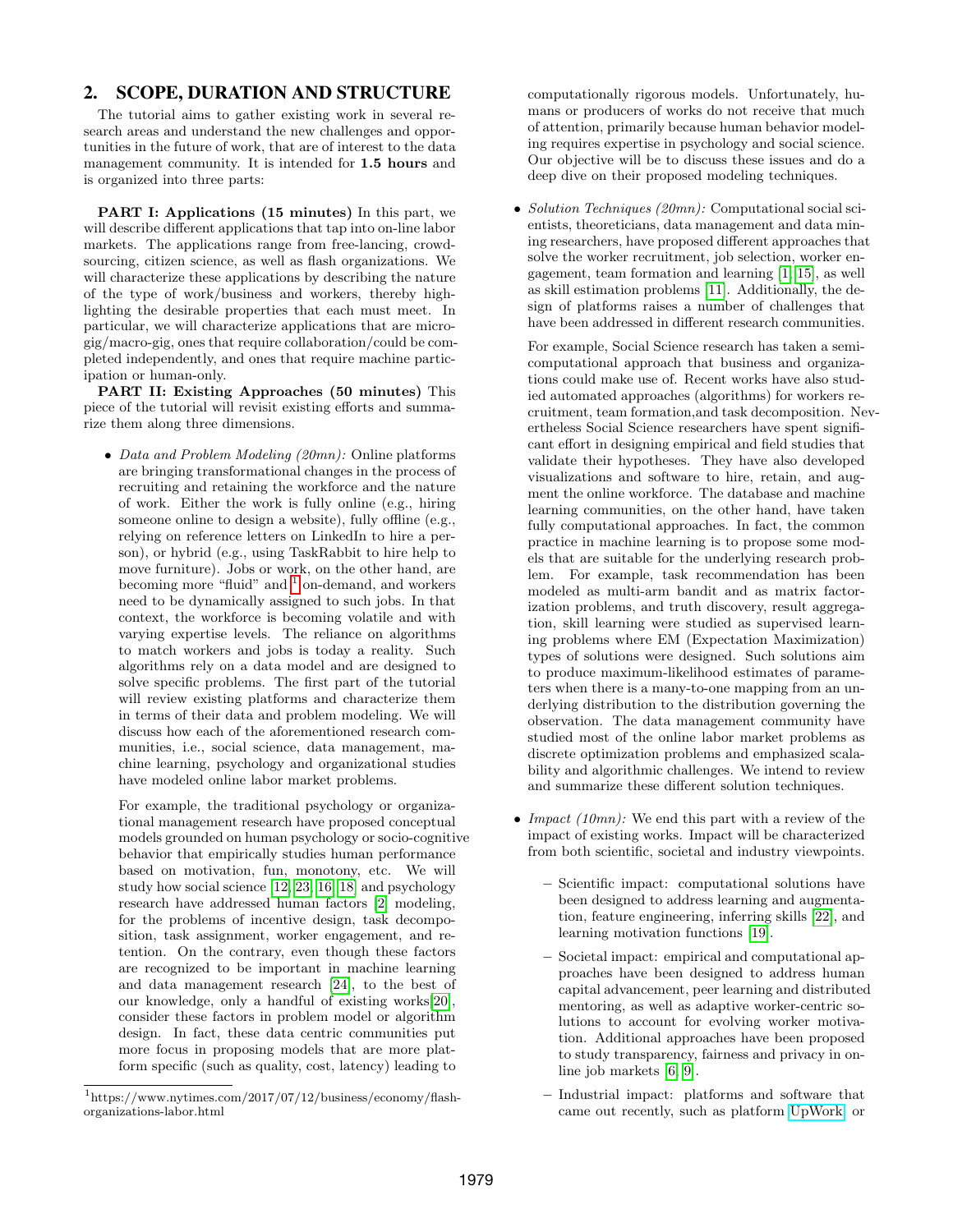the True Story software<sup>[2](#page-2-0)</sup>, that hired freelance designers and writers to develop games.

PART III: Toward a Unified Framework (25 minutes) This part is primarily forward looking and aims to discuss the challenges and opportunities that arise from bringing together empirical and computational approaches to unify the design of online labor markets. We will look beyond and describe our take on how online labor markets can contribute to the growth of landscape of work in future.

The two big challenges we envision are: capturing humans and their changing and unpredictable nature, and designing approaches that address the variety of goals underlying job marketplaces. This will require us to have the ability to process large amounts of data on jobs and workers in a scalable and fair way. These two challenges raise new opportunities that will be discussed as open research questions in this part of the tutorial.

- Modeling Opportunities: Open questions include how to model humans with different roles and intents (perfecting skills, earning money, communicating with others), how to model teams, and how to make the model evolve over time). We will discuss the use of clustering and active learning approaches to capture context and different roles. We will also discuss the role of indexing in managing different human models and their evolution.
- *Optimization Opportunities:* Open questions include how to best express and leverage optimization-based approaches that blend human-centric and platformcentric goals. We will discuss the need for multi-objective optimization approaches, inspired from multi-objective query optimization and skyline queries, to navigate in the space of solutions in a scalable fashion. We will discuss the relevance of this proposal to optimize task matching, multi-stakeholders fairness, and peer learning in the presence of different affinities between workers.

### 3. TARGET AUDIENCE, PREREQUISITES

The tutorial will be of interest to both theoreticians and practitioners who are interested in the development of novel data-centric applications in the areas of databases, data mining, machine learning, social science, and algorithms, ranging from large-scale analytics to emerging online applications. Tutorial attendees are expected to have basic knowledge in machine learning, algorithms, and data management. Knowledge in constrained optimization is not necessary.

#### 4. RELEVANCE

The proposed tutorial is timely as it addresses unsolved questions in the emerging area of the future of work. The tutorial is relevant to the general area of data management and the web and more specifically, to Big Data Processing and Transformation, Data Mining, Clustering and Knowledge Discovery, Large-Scale Analytics, Indexing, Query Processing and Optimization, Social Networks Analysis, Graph Databases, Information Retrieval. The technical topics covered are constrained optimization, hardness results, ranking semantics and fairness, algorithms, and empirical evaluations.

The authors have published seminal papers on human modeling and scalable task assignment in crowdsourcing [\[3,](#page-3-10) [19\]](#page-3-23), on team formation for and human factor estimation [\[21,](#page-3-11) [22\]](#page-3-12), and on fairness in virtual marketplaces [\[4\]](#page-3-26).

#### 5. RELATED TUTORIALS

While there have been a few tutorials on crowdsourcing, and most notably the one mentioned below, those tutorials do not address the convergence of multiple disciplines for the future of work or data management and scalability questions in relation to modeling humans.

- Yongxin Tong, Lei Chen, Cyrus Shahabi: Spatial Crowdsourcing: Challenges, Techniques, and Applications. PVLDB 10(12): 1988-1991 (2017)
- Sihem Amer-Yahia, Senjuti Basu Roy: Human Factors in Crowdsourcing. PVLDB 9(13): 1615-1618 (2016)

# 6. BIOGRAPHY

Sihem Amer-Yahia is a CNRS Research Director at the University of Grenoble Alpes where she leads the SLIDE team. Her interests are at in large-scale data management. Before joining CNRS, she was Principal Scientist at the Qatar Computing Research Institute, Senior Scientist at Yahoo! Research and at&t Labs. Sihem has served on the SIGMOD Executive Board, is a member of the VLDB and the EDBT Endowments. She is the Editor-in-Chief of the VLDB Journal and an Associate Editor for Transctions in Data Science. She was PC chair of VLDB 2018. Sihem received her Ph.D. in Computer Science from Paris-Orsay and INRIA in 1999, and her Diplôme d'Ingénieur from INI, Algeria. Sihem is co-organizing a Shonan Meeting on the topic of Human-in-the-loop Big Data and AI: Connecting Theories and Practices for a Better Future of Work.

Senjuti Basu Roy is an Assistant Professor at the New Jersey Institute of Technology. Senjutis broader research interests lie in the area of data andcontent management of web and structured data with a focus on ex-ploration, analytics, and algorithms. In recent years, her research hasfocused on designing principled algorithms and systems that requireman-machine collaboration. Senjuti has presented three tutorials onthe computational challenges related to man-machine systems inVery Large Database Conference, International World Wide WebConference, and International Conference on Extending DatabaseTechnology. She was the PC Co-chair of SIGMOD 2018 mentorshiptrack, and the PC co-chair of VLDB 2018 PhD Workshop program. Senjuti was a co-organizer of ExploreDB 2016 (co-located with SIGMOD 2016) and the IEEE Workshop on Humanin-the-loop Methods and Human Machine Collaboration in BigData (IEEE HMData2017, 2018, 2019) (co-located with IEEE Big data). She has organized an NSF workshop on converging human and technological perspectives in crowdsourcing research and will be co-organizing a Shonan Meeting on the topic of Human-in-the-loop Big Data and AI: Connecting Theories and Practices for a Better Future of Work.

<span id="page-2-0"></span><sup>2</sup> https://qz.com/1027606/forget-the-on-demand-workerstanford-researchers-built-an-entire-on-demand-organization/